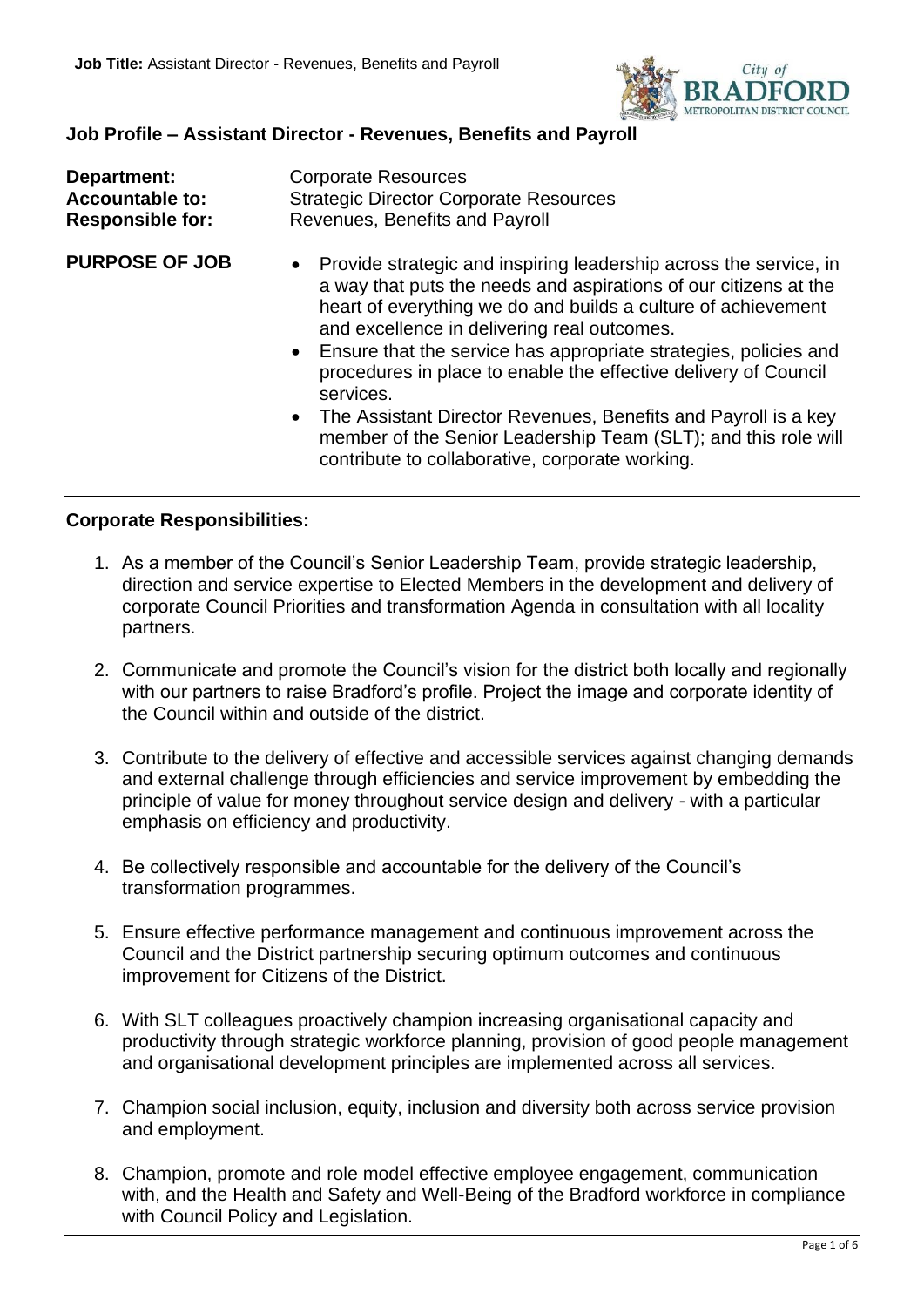

### **Service Focused Responsibilities:**

- 1. Responsible for the administration and collection of Council Tax and Business Rates of over £400m annually, collecting from 220,000 households and 19,000 businesses (2021)
- 2. Provide a Council-wide billing, collection and enforcement service for other sundry accounts across the Council, collecting £350m annually, from 50,000 accounts (2021)
- 3. Ensure collection activity is effective, but takes account of the needs of those that have to pay. Develop imaginative strategies to support Bradford residents, in particular those in the most deprived communities
- 4. Lead officer for the Council's overall welfare provision, specifically the payment of
	- a. Housing Benefits and Council Tax Reduction
	- b. Discretionary Housing Payments
	- c. Local Welfare Assistance
	- d. Free School meals
	- e. The award of Blue Badge and transport concessions

and for the development and implementation of strategies and projects to deliver the Welfare Agenda for the District.

- 5. Will ensure the services are delivered across the Council's multiple access sites and is accessible to all households
- 6. Provide a Payroll and Pensions Liaison Service for all Council staff and for staff employed by outside organisation for whom the Council provides this service.
- 7. Develop the Payroll and Pensions Liaison Service, so it is successful in attracting further business and grows it external business base
- 8. Responsible for the Council's payments facilities, ensure they are both accessible and secure.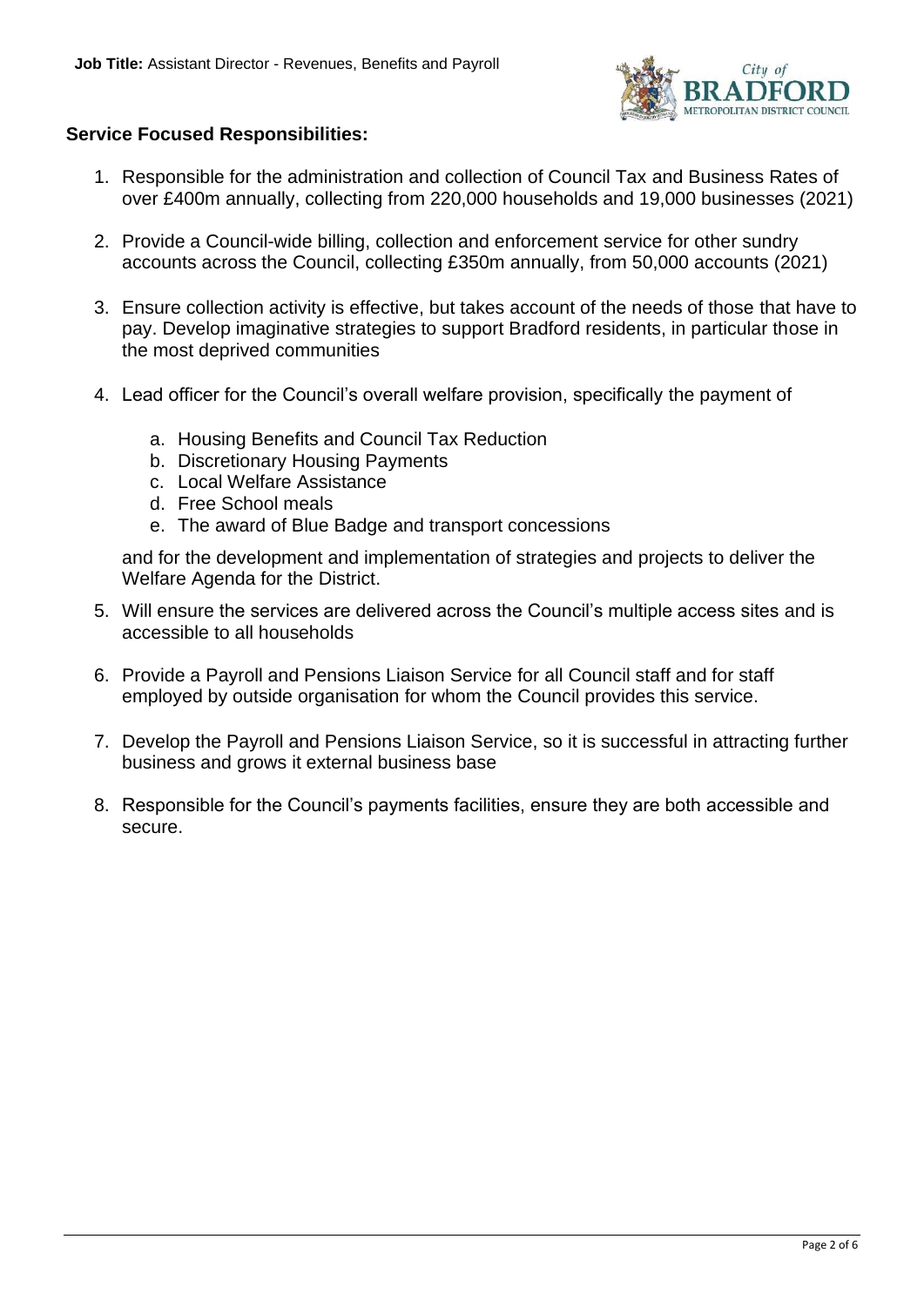

# **Personnel Specification: Assistant Director - Revenues, Benefits and Payroll**

**Accountable to:** Strategic Director Corporate Resources **Responsible for:** Revenues, Benefits and Payroll

#### **Guidance Note**

This post is underpinned by the Bradford Senior Management Competencies Framework for Strategic Directors, Directors, Deputy Directors and Assistant Directors. The experience, knowledge and skills and personal qualities highlighted in this person specification are priority areas. However, post holders are expected to be able to demonstrate that they align with all aspects of the competencies framework.

#### **Section 1 – Experience and Qualifications**

- 1. Institute of Revenues, Rating and Valuation Honours qualification with ongoing professional membership of the IRRV or a commitment to work towards this if not currently held.
- 2. Successful track record of working at a senior leadership level delivering an effective Revenues and Benefits service within or on behalf of a local authority while working collaboratively to lead and embed a high performance culture.
- 3. Successful experience of working in a complex political environment with multiple stakeholders including but not limited to, elected politicians, senior officers, multiagency partners and communities.
- 4. Evidence of large-scale transformational experience and associated business planning either in response to regulatory input or internally driven need for change, which delivers sustainable change over the longer term.
- 5. Experience of developing, delivering and embedding whole system, multi-agency working for effective design, development and delivery of customer facing, needs-led services that address the needs and aspirations of our communities.
- 6. Extensive experience of working at a strategic and corporate level with proven contribution to developing appropriate strategies, policy, performance and governance frameworks.
- 7. Experience of successful strategic and operational resource and budget management, including the evaluation of competing priorities and the application of rigorous but appropriate management control arrangements.
- 8. Successful track record of using digital technologies and innovation to deliver modern, customer facing services alongside partnership based solutions.
- 9. A successful track record of promoting and delivering diversity and inclusion within the workforce and in services provided, achieving greater financial inclusion and inclusive outcomes to address inequities.

# **Section 2 – Knowledge and Skills**

- 1. Demonstrable evidence of ongoing professional and personal development.
- 2. Extensive knowledge of relevant National, Regional and Local Government issues, developments and best practice.
- 3. Thorough understanding of appropriate statutory, regulatory, strategic and operational frameworks relevant to the post.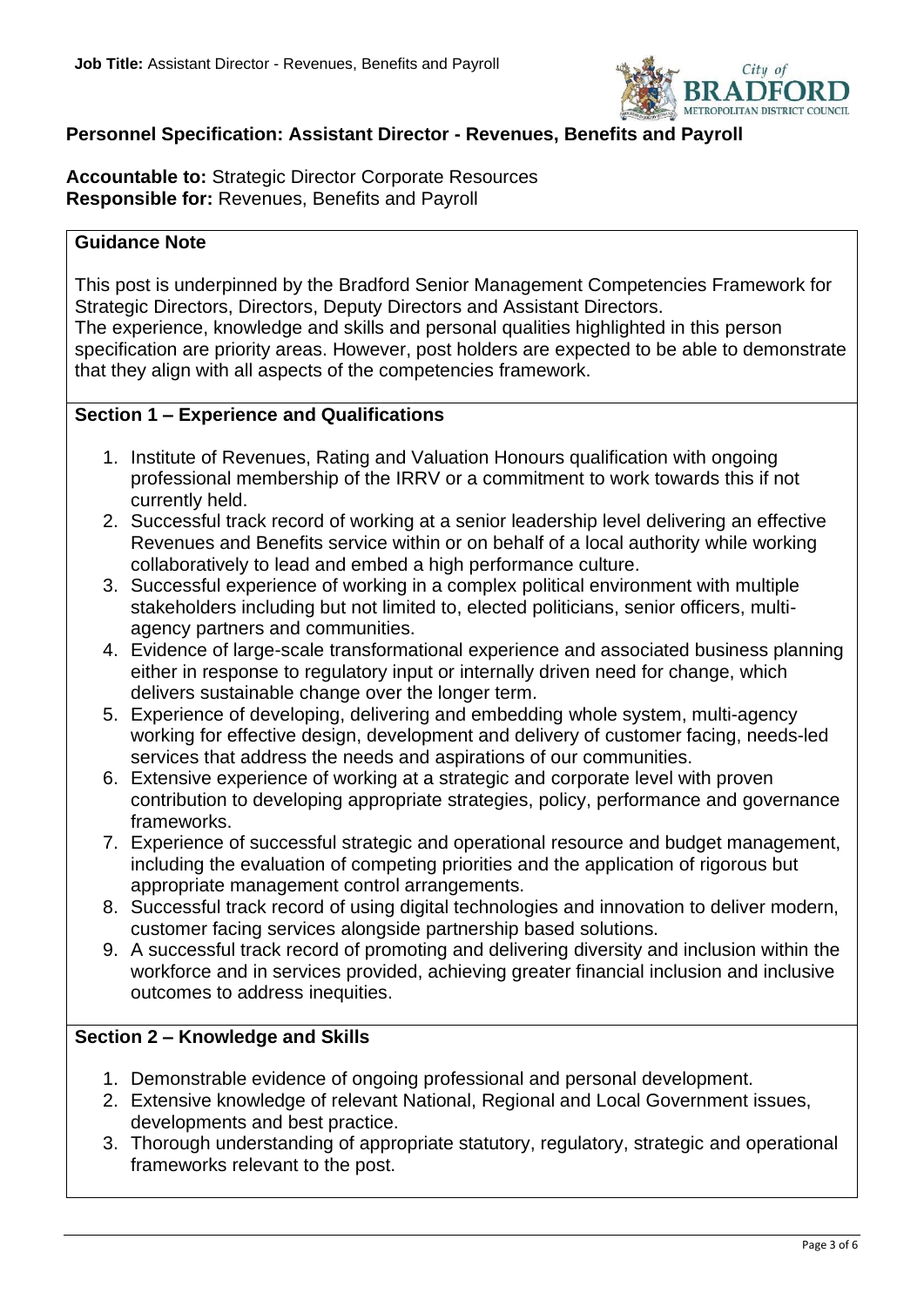

#### **Section 3 – Personal Qualities**

- 1. Strategic thinking combined with a strong commitment to working corporately balanced with operational experience and accountability for large scale service delivery.
- 2. Demonstrates an inclusive, collaborative and engaging working style.
- 3. Highly developed communications skills that are able to convey information to a range of audiences in a way that secures ongoing engagement with colleagues and citizens.
- 4. Exceptional networking, partnership, negotiations, influencing and advocacy skills.
- 5. A commitment to openness, transparency, approachability, diplomacy and building positive working relationships.
- 6. Commitment to collaborative working and the capacity to challenge and be challenged.
- 7. Demonstrable commitment to inclusion, equality and equity.
- 8. Professional and personal integrity and prepared to speak truth to power.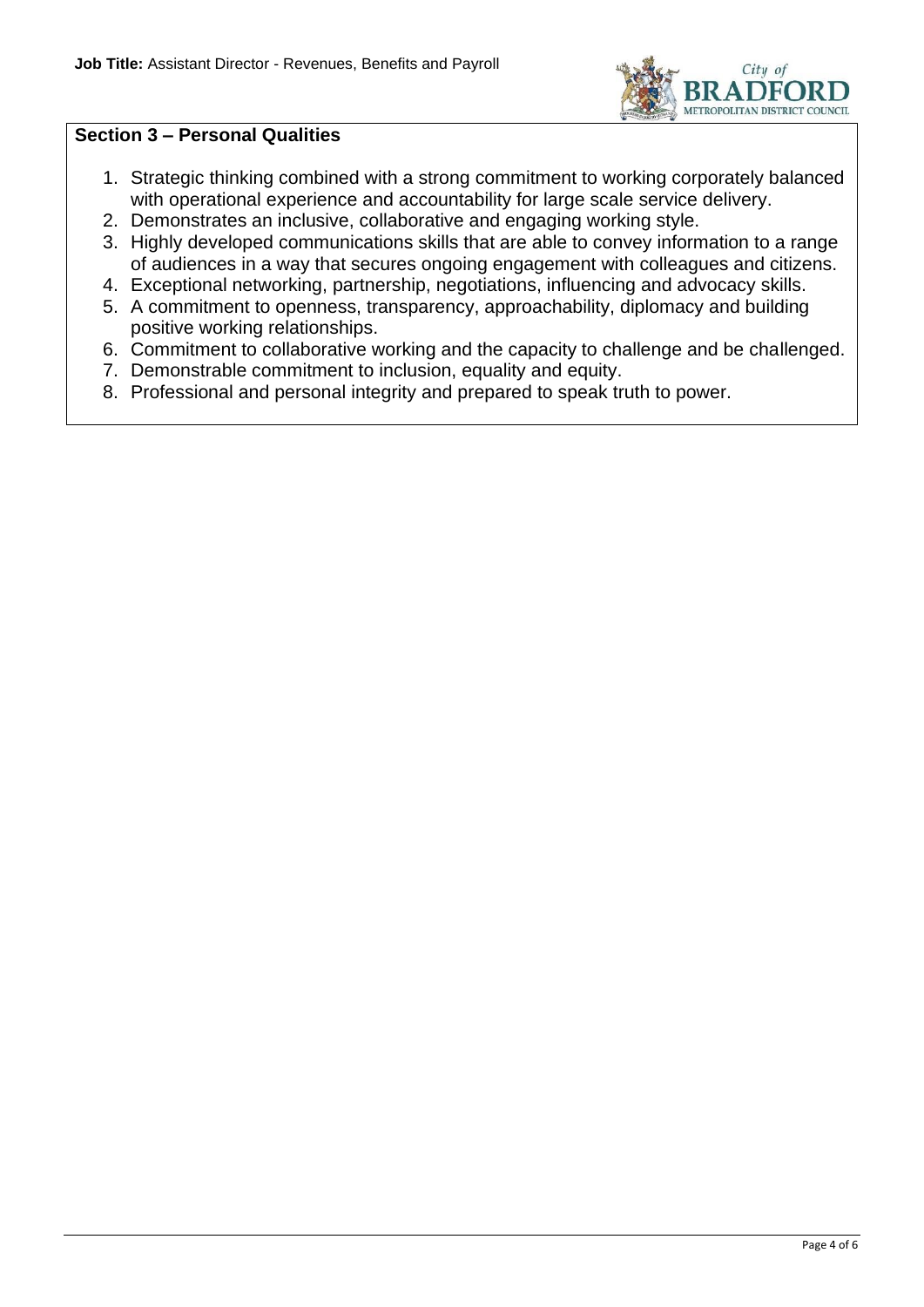

### **SENIOR MANAGEMENT COMPETENCIES FRAMEWORK FOR STRATEGIC DIRECTORS, DIRECTORS, DEPUTY DIRECTORS AND ASSISTANT DIRECTORS**

| Our managers motivate their staff<br>Our managers coach<br>to exceed expectations through<br>individuals and teams to<br>raising their awareness of goals<br>achieve their potential and<br>and moving them beyond self-<br>take responsibility for<br>interest for the sake of the team or<br>continuous improvement.<br>They champion the Council's<br>service. They consider serving the<br>agreed outcomes.<br>District in all that they do.<br>values and goals.                                                                                                                                                                                                                                                                                                                                                                                                                                                                                                           | Our managers monitor performance of<br>services, teams & individuals against<br>targets & celebrate great performance.<br>They promote the District's vision &                                                                                                                                                                                                                                       | Our managers work to ensure<br>that outcomes and objectives<br>are achieved within desired                                                                                                                                                                                                                                                                                                                     |
|---------------------------------------------------------------------------------------------------------------------------------------------------------------------------------------------------------------------------------------------------------------------------------------------------------------------------------------------------------------------------------------------------------------------------------------------------------------------------------------------------------------------------------------------------------------------------------------------------------------------------------------------------------------------------------------------------------------------------------------------------------------------------------------------------------------------------------------------------------------------------------------------------------------------------------------------------------------------------------|------------------------------------------------------------------------------------------------------------------------------------------------------------------------------------------------------------------------------------------------------------------------------------------------------------------------------------------------------------------------------------------------------|----------------------------------------------------------------------------------------------------------------------------------------------------------------------------------------------------------------------------------------------------------------------------------------------------------------------------------------------------------------------------------------------------------------|
|                                                                                                                                                                                                                                                                                                                                                                                                                                                                                                                                                                                                                                                                                                                                                                                                                                                                                                                                                                                 | work to achieve Council's values &                                                                                                                                                                                                                                                                                                                                                                   | timescales, make best use of<br>resources and take a positive<br>approach to contingency<br>planning.                                                                                                                                                                                                                                                                                                          |
| <b>Behaviours which</b><br>Behaviours which demonstrate<br>this:<br>demonstrate this:                                                                                                                                                                                                                                                                                                                                                                                                                                                                                                                                                                                                                                                                                                                                                                                                                                                                                           | Behaviours which demonstrate this:                                                                                                                                                                                                                                                                                                                                                                   | <b>Behaviours which</b><br>demonstrate this:                                                                                                                                                                                                                                                                                                                                                                   |
| • Persuasive & articulate<br>• Develops policy & strategy and<br>takes corporate decisions based<br>communicator with the ability<br>on systematic analysis of data<br>to present ideas on a wide<br>• Sets and communicates clear<br>range of issues<br>• Creates a District-wide<br>vision, values & direction in order<br>for money<br>to achieve client focused<br>focus by supporting cross-<br>outcomes and put the citizen at<br>service teams and<br>the heart of what we do<br>enhancing customer focus<br>external partners<br>• Applies a finely tuned political<br>• Effectively leads multi-<br>antenna and understanding of<br>functional teams by creating<br>& maintaining good working<br>democratic process to advise<br><b>Elected Members</b><br>relationships & motivation<br>• Demonstrates understanding of<br>• Demonstrates good people<br>effectiveness<br>skills by promoting a<br>• Contributes to local, regional &<br>public sector functions and | • Moves the Council forward by<br>planning, commissioning, securing and<br>monitoring outcome focused services to<br>meet District needs and achieve value<br>• Develops productive strategies & data<br>to guide work with key internal &<br>• Demonstrates the ability to achieve<br>and sustain measurable improvements<br>and transformational change whilst<br>ensuring economy, efficiency and | • Understands the impact that<br>major projects have on<br>different communities<br>• Creates and communicates<br>a picture of the long-term<br>needs of the community<br>• Involves those affected in<br>the planning processes<br>• Brings together elected<br>members, partners and the<br>community to develop<br>strategic plans and solutions<br>• Makes effective use of<br>natural resources, physical |